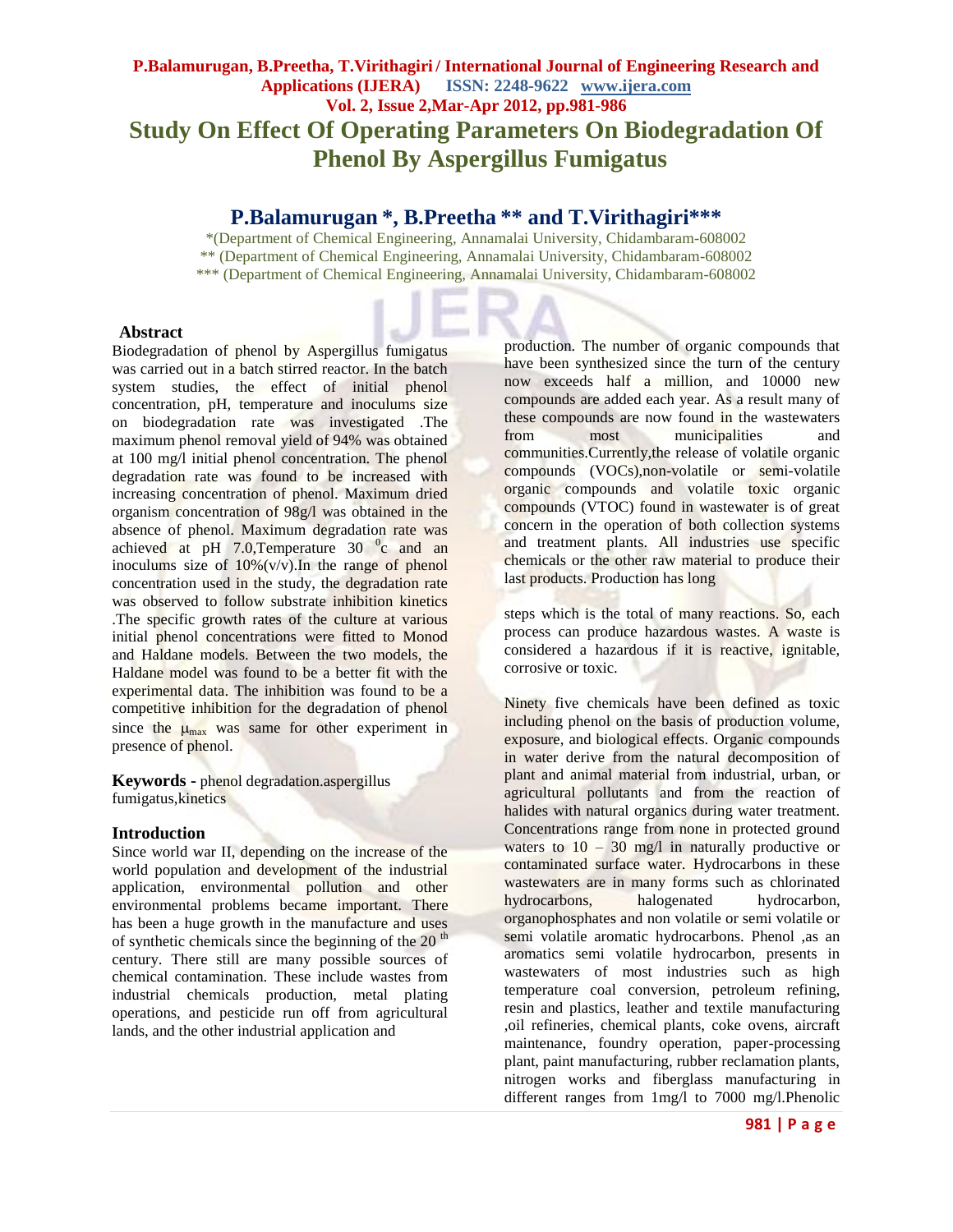constitutes are  $11<sup>th</sup>$  of the 126 chemicals which have been pointed as priority pollutants according to united states Environmental Protection Agency .

# **Materials And Methods**

# **2.1 Microorganism.**

*Aspergillus fumigatus* (MTCC No: 343) was obtained from Institute of Microbial Technology, Chandigarh, based on its ability to degrade phenol.

#### **2.2 Preparation of growth medium**

Czapek Yeast Extract Agar (CYA) medium was used as the growth medium for *Aspergillus fumigatus.*

**Composition of Czapek Yeast extract Agar medium is made by Czapek concentrate 10ml,**  $K<sub>2</sub>HPO<sub>4</sub>$  1.0g, Yeast extract 5.0g, Glucose 30.0g, Agar 15.0g, Distilled water 1000ml.

**Composition of Czapek concentrate is prepared by**  $\text{NaNO}_3$  30.0g, KCl 5.0g, MgSO<sub>4</sub>.7H<sub>2</sub>O 5.0g, FeSO<sub>4</sub>.7H<sub>2</sub>O 0.1g, Distilled water 100ml.Czapek concentrate can be stored without sterilization. The precipitate of Fe  $(OH)$   $<sub>3</sub>$  can be resuspended by</sub> shaking well before use.

#### **2.3 Procedure for maintenance of cells**

The culture *Aspergillus fumigatus* was maintained in the agar media. Agar-Agar was used for the preparation of slants. For growing the media on a large scale, fresh culture was transferred to 100 ml of liquid media containing the Czapek Yeast Extract medium without agar. The media was left for growth of 7 days. The 100ml media was transferred in to a 500 ml media and these cultures was used for further studies.In all the cases, the media was autoclaved under  $121^{\circ}$ c at  $1.1$ Kgf/cm<sup>2</sup> guage pressure for 15 minutes and strict asceptic conditions should be maintained. Throughout the experiment precautions were taken while inoculating and transferring the culture.

#### **2.4 Preparation of phenol solution**

The test solution containing phenol was prepared by diluting the stock solution to the desired concentrations. The phenol concentrations were varied in the range of 50 to 500 mg/l. Stock solution of aqueous phenol was prepared by dissolving the exact quantity (1g) of phenol in double distilled water.

#### **Experimental Procedures**

The factors affecting the growth and phenol degradation rate of growing *Aspergillus fumigatus* were examined in 250ml Erlenmeyer flask with 50ml accumulation medium. The accumulation medium was prepared by mixing 25 ml of aqueous phenol solution with 25ml of Czapek Yeast Extract medium. The pH of the Czapek Yeast Extract medium was adjusted to the desired value by adding acid or alkali solutions. CYA medium was autoclaved separately at 1.1Kgf/cm<sup>2</sup> guage pressure for 15 min. A known amount of microorganism suspension  $(10\%(v/v))$ was added to the accumulation medium and the cultures were grown at  $30^{\circ}$ c for 7 days on a rotary shaker at 100rpm constant shaking rate. This shaking frequency supplied the culture with enough oxygen to attain logarithmic growth. For each phenol concentration a non-inoculated media was served as blank .The dry samples were drawn at predetermined time intervals and analyzed for residual phenol concentration and biomass concentration. The residual phenol concentration in the medium was determined by 4-amino antipyrene method at 510nm using UV-spectrophotometer. The dry weight of *A.fumigatus* was determined by drying the organism in an oven at  $40^{\circ}$ C for 2hrs.

# **Results And Discussion**

#### **4.1.Effect of agitation**

To study the effect of agitation, experiments were conducted under shaking and static conditions by keeping the inoculated cultures on a rotary shaker at 100rpm shaking speed and resting conditions. The initial phenol concentration of 400mg/l, pH of 7.3 and at a temperature of  $30^{\circ}$ C was used for this study.

The phenol degrading ability of *Aspergillus fumigatus* was investigated by testing the shaking speed compared to static conditions. Table 4.1.1, Table 4.1.2, and Fig 4.1.1 shows the phenol degradation rate by *Aspergillus fumigatus* under shaking and static conditions. 1.82mg/l-h degradation rate of phenol was obtained for agitation condition as compared to 1.72mg/l-h degradation rate under static conditions. Shaking speed of 100rpm was used for further studies.



**4.1.1 shows the phenol degradation rate by Aspergillus fumigates**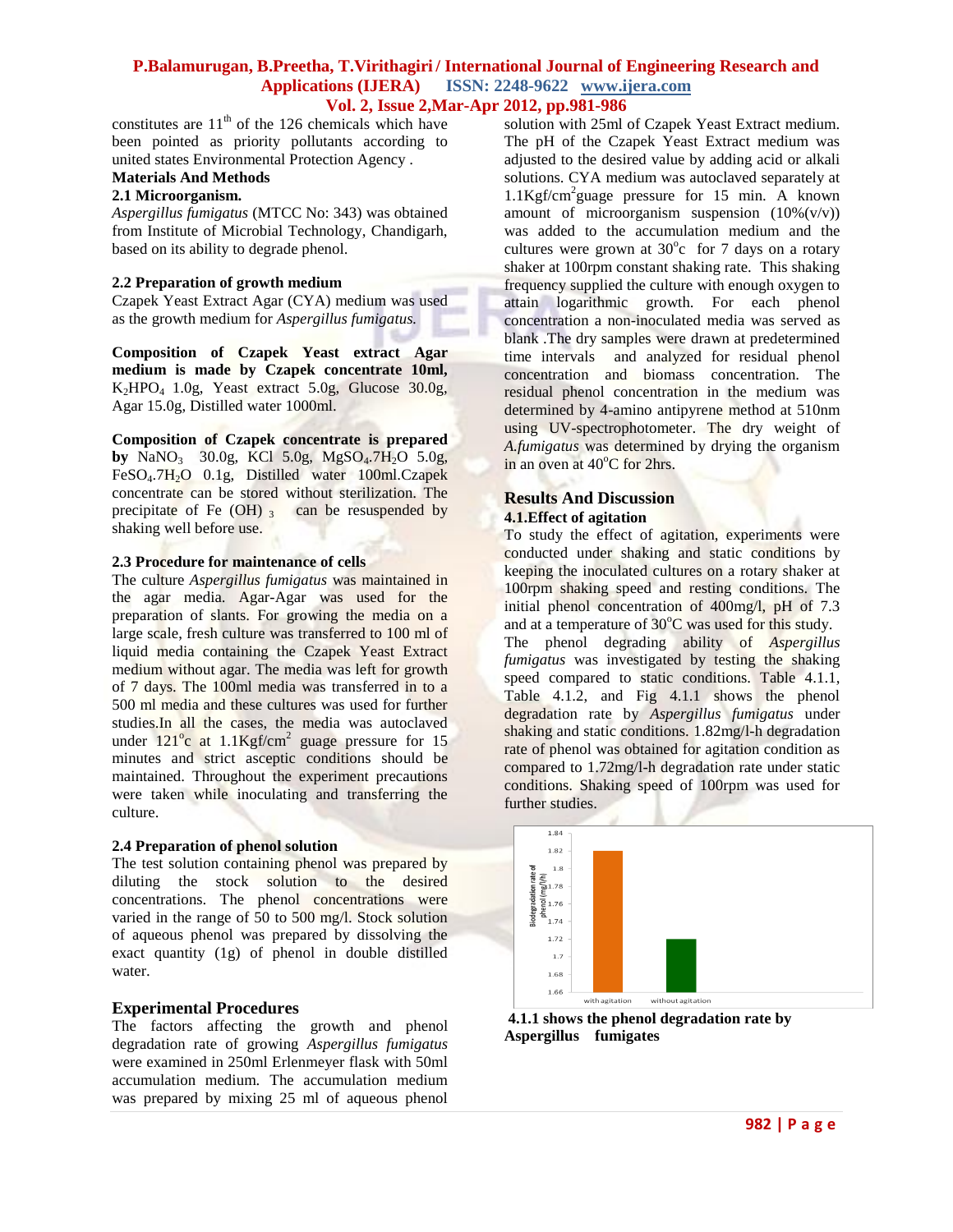# **4.2.Effect of initial concentration**

Initial phenol concentration plays an important role in the biodegradation process, since some hydrocarbon contaminants, including phenol are known to have inhibitory effect on the activity of the biomass. Experiments were carried out at different initial phenol concentrations ranging from 100 mg/l to  $500$ mg/l. The temperature was fixed at  $30^{\circ}$ c and the inoculum size was  $10\%$  (v/v). Table 4.2.1 and 4.2.2 shows the values of biomass concentration and phenol degradation due to the effect of initial phenol concentration by *A*.f*umigatus*. Fig 4.2.1 shows the effect of initial phenol concentration on biodegradation of phenol .Fig4.2.2 and 4.2.3 shows the effect of initial phenol concentration on phenol removal yield and biodegradation rate of phenol. The maximum phenol removal yield was determined as 94% at 100 mg/l initial phenol concentration. Phenol degradation rate increases from .55mg/l/hr to 2.14 mg /l/hr with increasing initial phenol concentration from 100 mg/l to 500mg/l and is given in fig 4.2.3. Lower biodegradation rate at low phenol concentration is believed to be due to mass transfer control, where less phenol is accessible for the biomass.

The initial phenol concentration in the feed medium varied in the range of 100mg/l to 500mg/l remarkably influenced the microbial growth rates and maximum dried biomass concentrations as shown in Table 4.2.1. Fig 4.2.4 indicates the biomass profile of the *A.fumigatus* at various initial phenol concentrations. Maximum dried microorganism concentrations of 98g/l was found in the absence of phenol. Raising the level of phenol concentration in the culture medium caused a reduction in the final biomass production. Phenol degradation was also highest at the end of growth. The presence and increasing of phenol concentration in the growth medium caused inhibition on the growth of microorganism. Table 4.2.5 shows the effect of initial phenol concentration on the specific growth rate of *A.fumigatus.* It could be seen in Fig 4.2.5 that the maximum specific growth rate occurred at very low phenol concentration of 100mg/l. Generally a low specific growth rate indicates very intense substrate inhibition to the strain of *A.fumigatus*. But with the increase of initial phenol concentrations in the medium, the specific growth rate gradually decreased from 0.31 h<sup>-1</sup> to 0.21 h<sup>-1</sup> because of the lack of carbon source in the medium. The lower the phenol concentration in the medium, the weaker the substrate inhibition exhibited. More energy was required for *A.fumigatus* to overcome the effect of substrate inhibition at high phenol concentrations.







**Fig: 4.2.2 Effect of initial phenol concentration on phenol removal yield**



**Fig: 4.2.3. Effect of initial phenol concentration on biodegradation rate of phenol**



**Fig.4.2.4: Biomass profile of the culture at various initial phenol concentrations.**

#### **4.3 Effect of temperature on biodegradation of phenol**

Experiments were carried out to assess the effect of temperature on the biodegradation of phenol. Temperature might play an equivalent or larger role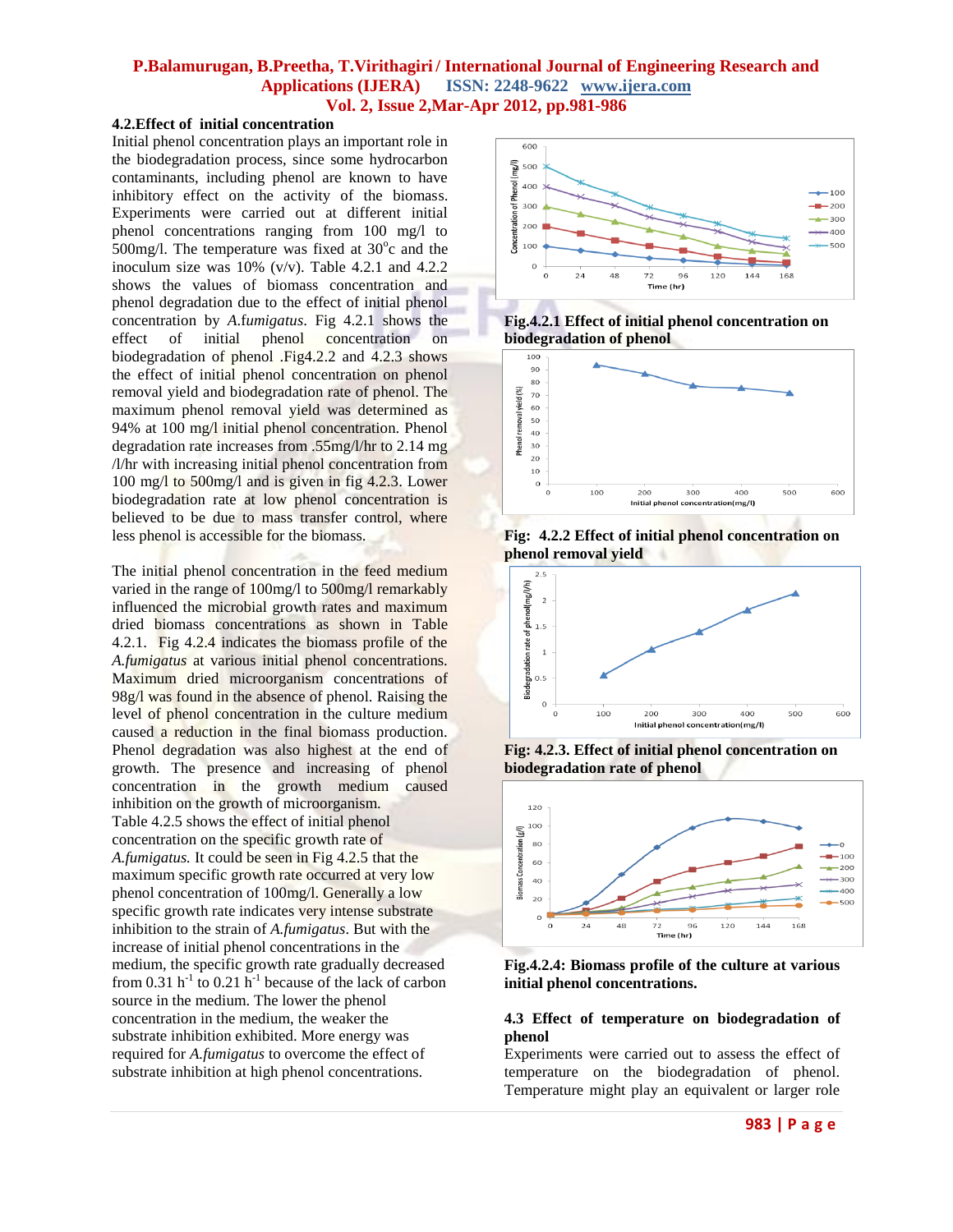than nutrient availability in the degradation of organic pollutants. All other parameters were kept constant, while varying the temperature from  $30^{\circ}$ C to 45 $^{\circ}$ C. Table 4.3.1, 4.3.2 and 4.3.3 indicates the effect of temperature on degradation of phenol by *A.fumigatus*. A plot of the degradation rate of phenol versus temperature is shown in fig 4.3.1. From fig, 1.83 mg/l/h biodegradation rate was obtained at temperature  $30^{\circ}$ C and a slight increase in degradation rate of 1.84 mg/l/h was obtained at temperature of 35°C. Only slight variation of degradation rate was observed as the temperature was increased from  $30^{\circ}$ C to 35°C. Higher temperatures seen to negatively affect the activity of the fungal culture and hence hindered its biodegradation capabilities. It is believed that sudden exposure to temperatures higher than  $35^{\circ}$ C may have detrimental effect on the fungal enzymes, when the temperature increased beyond  $35^{\circ}$ C, mild phenol degradation was observed due to cell decay, which is a temperature –dependent parameter. However, in the current study, *A.fumigatus* was able to degrade phenol up to 45<sup>o</sup>C.



**Fig4.3.1.Effect of temperature on biodegradation rate of phenol by** *A.fumigatus*

#### **4.4 Effect of pH on phenol degradation by**  *A.fumigatus*

pH plays an important role in the biodegradation of phenol by *A.fumigatus*. A batch test of phenol degradation with an initial phenol concentration of 400mg/l was conducted with *A.fumigatus* at pH 3-9.The experimental results for the effect of initial solution pH on the growth, concentration and the biodegradation rate of phenol are shown in table 4.4.1, 4.4.2  $\&$  4.4.3 and in fig 4.4.1.These results reveal that the biodegradation rate increases with solution pH reaching a maximum value of 1.82 mg/l/h at a pH of 7.0. These behaviours are consistent with those reported in the literature or the biodegradation of phenol. At very low or high pH values, acids or bases can penetrate in to cells more easily, because they tend to exist in undissociated form under these conditions and electrostatic force cannot prevent them from entering cells.



**Fig.4.4.1.Effect of pH on biodegradation rate of phenol by** *A.fumigatus*.

#### **4.5. Effect of inoculum size on the growth of**  *A.fumigatus* **and biodegradation rate of phenol.**

A sufficient quantity of inoculums ensures rapid proliferation and biomass synthesis in cultivation. Phenol degradation at an initial concentration of 400 mg/l was achieved at an inoculum concentration of 3- 13% (v/v) at pH 7.5 and 30 $^{\circ}$ C. At low inoculums concentrations (3-5%), microbial growth had a prolonged lag phase when the inoculums concentration was increased to 7-10 %  $(v/v)$ , the lag phase was largely eliminated. A sufficient quantity of inoculums was required to minimize the duration of the lag phase, increase the degradation rate, and induce the exponential growth phase after seeding. In this study optimum inoculums size was found to be 10 % (v/v) with the biodegradation rate of 1.83mg/l/h of phenol.



## **Conclusion**

Biodegradation of pollutants by *Aspergillus fumigatus* in batch and packed bed reactor is a technically efficient and economically feasible technology for removal of organic pollutants. In the present research, the biodegradation of phenol from aqueous solution by suspended and immobilized *Aspergillus fumigatus* was performed in a batch stirred and in a packed bed reactor.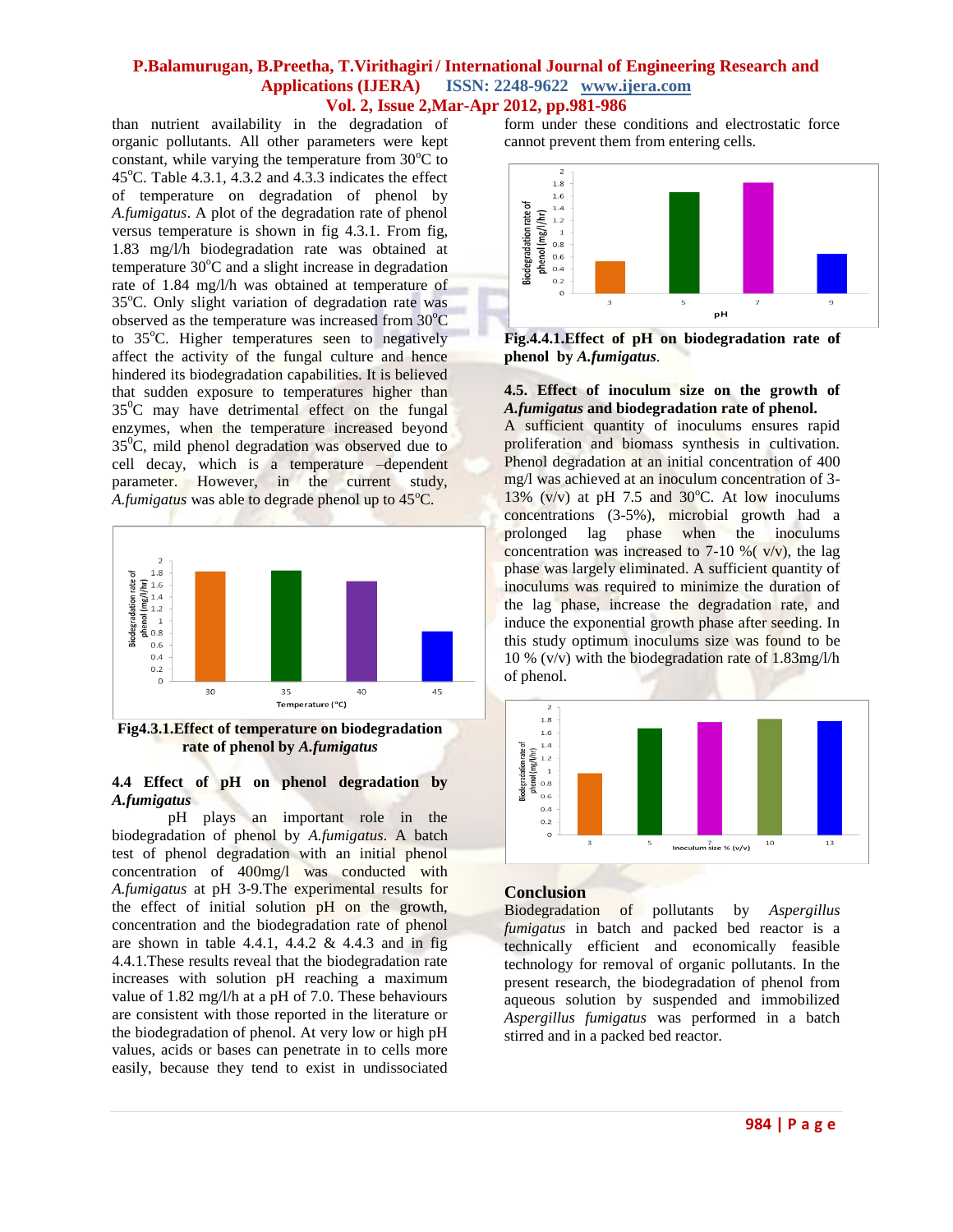- $\div$  From the batch studies, 94% phenol removal yield was obtained at 100 mg/l initial phenol concentration.
- Maximum amount of 98g/l dried biomass concentrations was obtained in the absence of phenol.
- $\div$  The phenol degradation rate was found to be increased with increasing concentrations of phenol.

The optimum value of pH, temperature and inoculums size was found to be  $7.0$ ,  $30^{\circ}$ C and  $10\%$ (v/v) for 400mg/l initial phenol concentration

#### **References**

- 1. V.Arutchelvan, V.Kanakasabai, R.Elangovan, S.Nagarajan, V.Muralikrishnan, Kinetics of high strength phenol degradation using Bacillus brevis, Journal of Hazardous Materials B129  $(2006)$  216 - 222.
- 2. S.E.Agarry, E.Betiku ,B.O.Solomon, Inhibition kinetics of phenol degradation of binary mixed culture from continuous culture and wash-out data, Journal of Engineering and Applied sciences 2(6) (2007) 1020 - 1026.
- 3.lvaroA.M.G.Monteiro,Rui.A.R.Boaventura,Alirio.E .Rodrigues, Phenol biodegradation by Pseudomonas putida DSM 548 in a batch reactor, Biochemical Engineering Journal 6  $(2000)$  45 - 49.
- 4. V.Vijayagopal and T.Viruithagiri, Batch kinetic studies in phenol biodegradation and comparison, Indian Journal of Biotechnology 4(2005) 565 - 567.
- 5. Eliska Komarkova, Jan Paca, Eva Klapkova, Marie Stiboraova, Carlos R Soccol and Miroslar Sobotka, Physiological changes of Candida tropicalis population degrading phenol in fed batch reactor, Brazilian Archives of Biology and Technology 46(4) (2003) 537 - 543.
- 6. Mailin.M and Firdausi.R, High performance phenol degrading microorganisms isolated from waste water and oil contaminated soil, Malaysian Journal of Microbiology 2(2) (2006) 32-36.
- 7. Zumriye Aksu and Gultae Bulbul, Investigation of the combined effects of

external mass transfer and biodegradation rates on phenol removal using immobilized P.putida in a packed bed column reactor, Enzyme and microbial Technology 22(1998) 397 - 403.

- 8. Chu Fang Yang and Chi Mei Lee, Enrichment, isolation and characterization of phenol degrading Pseudomonas resinovorans strain P-1 and Brevibacillus sp strain p-6, International Biodeterioration & Biodegradation 59 (2007) 206 - 210.
- 9. Guoying Wang, Jianping Wen, Hongmei Li, Chunsheng Qiu, Biodegradation of phenol and m-cresol by Candida albicans PDY-07 under anaerobic condition, Journal of Indian Microbiology and Biotechnology 36(2009) 809 - 814.
- 10. K.Bandhyo Padhyay, D.Das, P.Bhattacharyya, B.R.Maiti, Reaction engineering studies on biodegradation of phenol by Pseudomonas putida MTCC 1194 immobilized on calcium alginate, Biochemical Engineering Journal 8(2001) 179 - 186.
- 11. H.Movahedyan, H.Khorsandi, R.Salehi, M.Nikaeen, Detection of phenol degrading bacteria and Pseudomonas putida in activated sludge by polymerase chain reaction, Iran Journal of Environmental Health Science Engineering 6( 2)(2009) 115 - 120.
- 12. A.E.R. Bastos, V.L.Tornisielo, S.R.Nozawa, J.T.Trevors and A.Rossi, Phenol metabolism by two microorganisms isolated from Amazonian forest soil samples, Journal of Industrial Microbiology & Biotechnology 24  $(2000)$  403 - 409.
- 13. RosaMargesin, Pierre-Alain Fonteyne, Bernhard Redl, Low-temperature biodegradation of high amounts of phenol by Rhodococcus spp and basidiomycetous yeasts, Research in Microbiology 156 (2005) 68 - 75.
- 14. Jaromir Michalowicz, Wirgiliusz Duda, Phenols transformations in the environment and living organisms, Current Topics in Biophysics 30 (Suppl.A)( 2007)24 - 36.
- 15. B. Marrot, A. Barrios Martinez, P. Moulin, N. Roche, Biodegradation of high phenol concentration by activated sludge in an immersed membrane bioreactor, Biochemical Engineering Journal 30 (2006) 174 - 183.